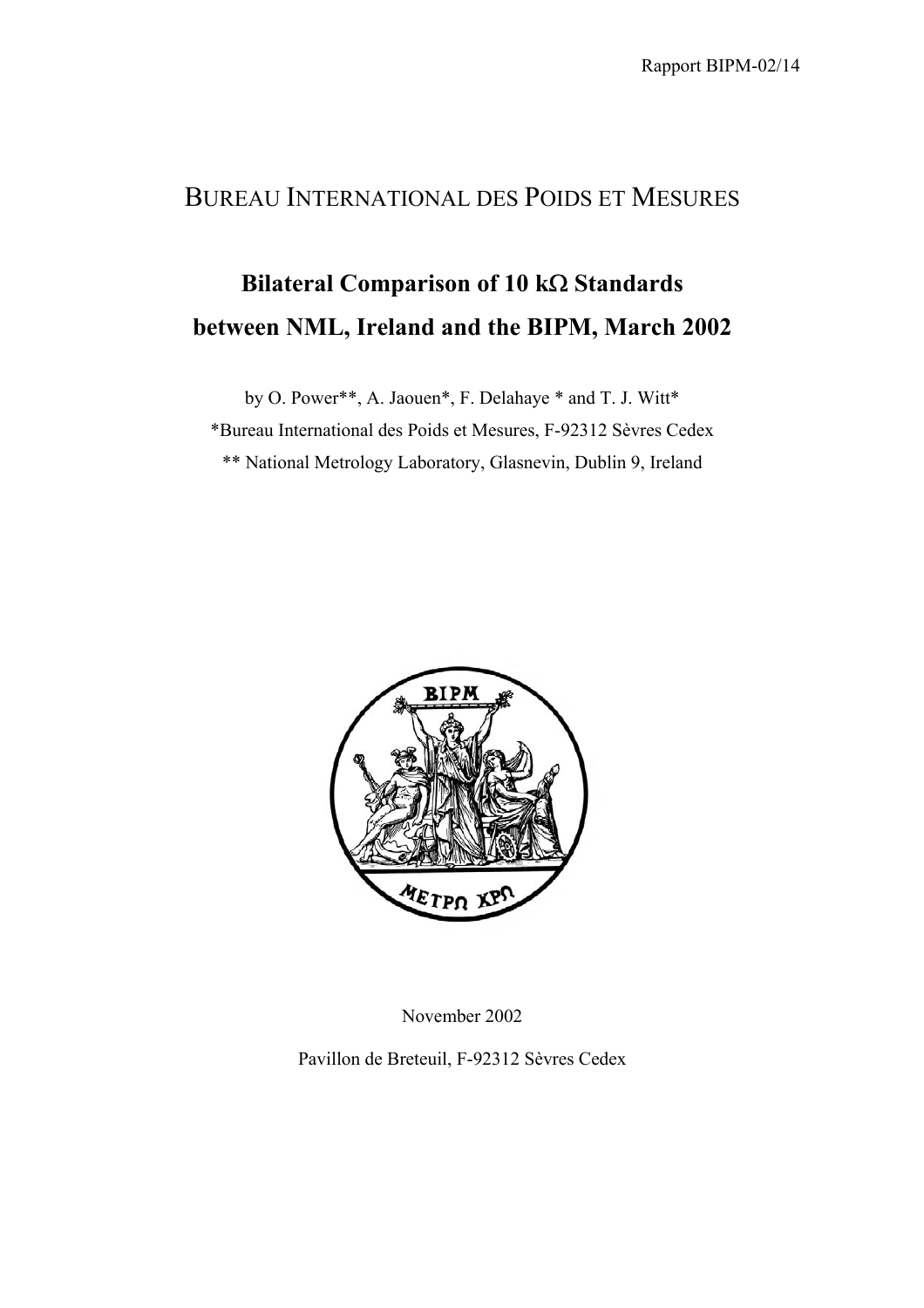## **Bilateral Comparison of 10 k**Ω **Standards between NML, Ireland and the BIPM, March 2002**

by O. Power\*\*, A. Jaouen\*, F. Delahaye \* and T. J. Witt\*

\*Bureau International des Poids et Mesures, F-92312 Sèvres Cedex

\*\* National Metrology Laboratory, Glasnevin, Dublin 9, Ireland

A comparison of the 10 kΩ reference standards of the BIPM and the National Metrology Laboratory, (NML), Dublin, Ireland was carried out from February to June 2002. Two BIPM 10 kΩ travelling standards, B10K07 and B10K11 were shipped to the NML by air courier. The BIPM measurements of the travelling standards were carried out by comparison with BIPM 10 kΩ reference standards using a Warshawsky bridge. The BIPM 10 kΩ reference standards are calibrated in terms of a  $100 \Omega$  reference resistor whose value is known with respect to the BIPM Quantized Hall Resistance (QHR) standard. The NML measurements were carried out using a Measurements International Limited 6000A resistance bridge to compare the 10 kΩ travelling standards with its 10 kΩ reference resistors. The values of the 10 kΩ reference resistors are known by extrapolation of their secular behaviour based on the results of previous comparisons with the BIPM at the 10 k $\Omega$  level. The measuring current in the 10 k $\Omega$  resistors was 0.5 mA for both laboratories. Results of all NML and BIPM measurements were corrected to 23 °C and 101325 Pa for the dependence of the resistances of the travelling standards on ambient temperature and pressure.

Figures 1 and 2 show the measured values obtained for the two standards by the two laboratories. The BIPM values and uncertainties are calculated for the reference date, the mean date of the NML measurements (16 March 2002), from linear least-squares fits. Those of the NML are calculated from the mean of the measured values.

Table 1 lists the results and the component uncertainty contributions for the comparison NML/BIPM. Table 2 lists the uncertainties of maintenance and measuring equipment at the BIPM and Table 3 lists the uncertainties of maintenance and measuring equipment at the NML.

The following elements are listed in Table 1:

(1) the mean resistance value  $R_{NML}$  of each resistor measured by the NML; (2) the type-A uncertainty due to the instability of the resistors and the measuring equipment, computed as the standard uncertainty of the mean value;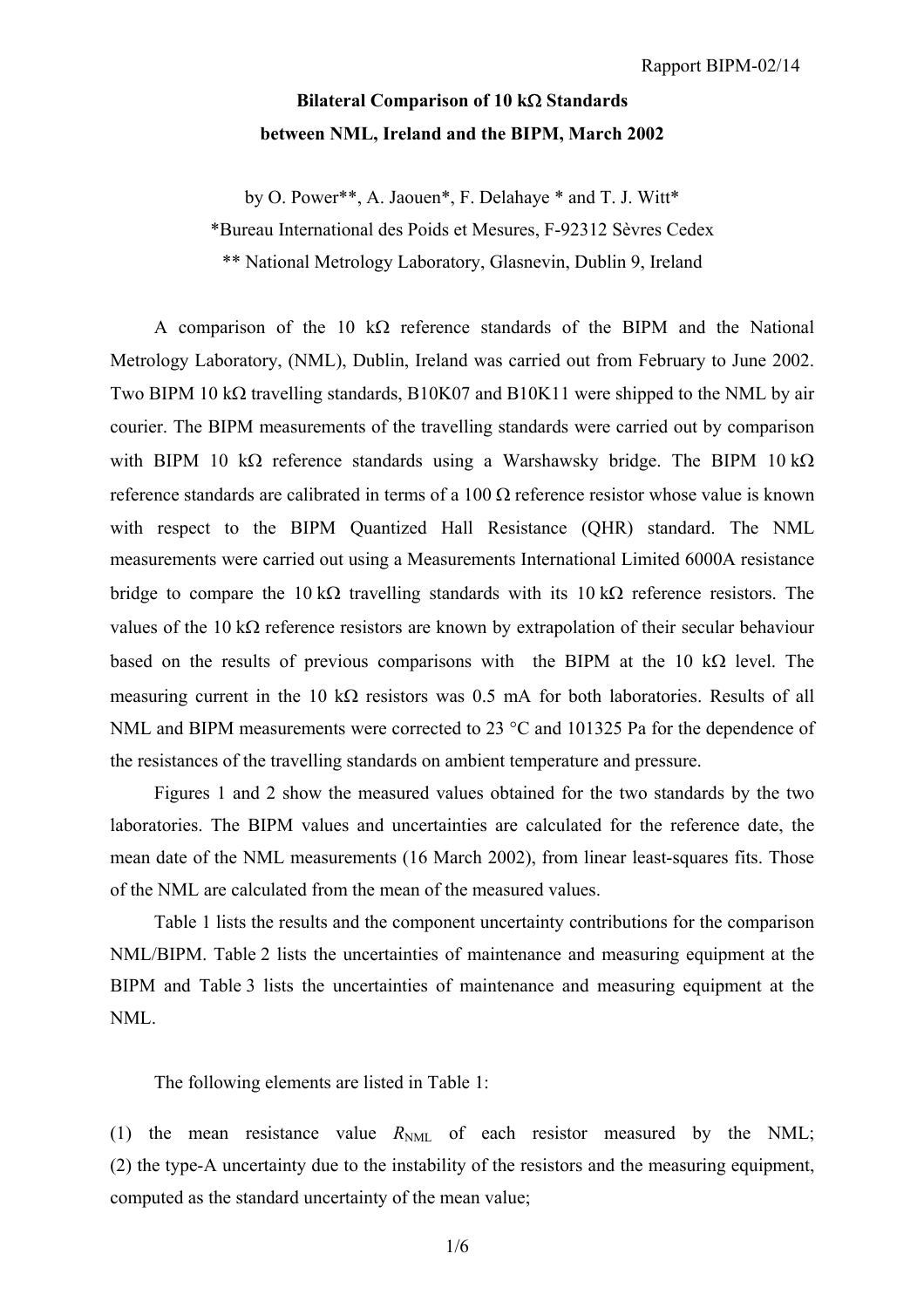(3) the type-B uncertainty component due the measuring equipment of the NML. This uncertainty is partially correlated between the different travelling standards used for a comparison and the contributions that are completely or at least partially correlated are indicated by asterisks (\*) in Table 3 ;

(4-6) the corresponding quantities for the BIPM;

(7) the difference  $(R_{\text{NML}} - R_{\text{BIPM}})$  for each resistor, and (8) the clearly uncorrelated (type-A) part of the uncertainty;

(9) the result of the comparison which is the mean of the differences of the calibration results for the different standards;

the uncertainty of the transfer, estimated by two methods:

(10) the standard deviation of the mean value of the results, from the different resistors, counting only the type-A uncertainties of the individual results;

(11) the *a posteriori* uncertainty, which is the standard deviation of the mean of the two different results,  $s_M$ ;

(12) the total uncertainty of the comparison, which is the root-sum-square of the type-A and type-B uncertainties.

In Table 1, the type-A uncertainties are negligible compared to the estimated type-B uncertainties. We compare these with the *a posteriori* uncertainty estimated by the standard deviation of the mean of the results from the two travelling standards, line 11. (With only two travelling standards, the uncertainty of the standard deviation of the mean is comparable to the value of the standard deviation of the mean itself.) If the *a posteriori* uncertainty is significantly different from the type-A uncertainty, as is the case here, we assume either that a standard has changed in an unusual way (but the BIPM measurement results before and after transporting the travelling standards, Figure 1 and Figure 2, show no evidence of this) or that some factors listed in the type-B uncertainty budget for the NML can give rise to residual errors that differ among the travelling standards. The correlations between the type-B uncertainties when measuring different standards are unknown. As usual, the larger of the two uncertainties, here the *a posteriori* uncertainty, is retained to evaluate the total comparison uncertainty.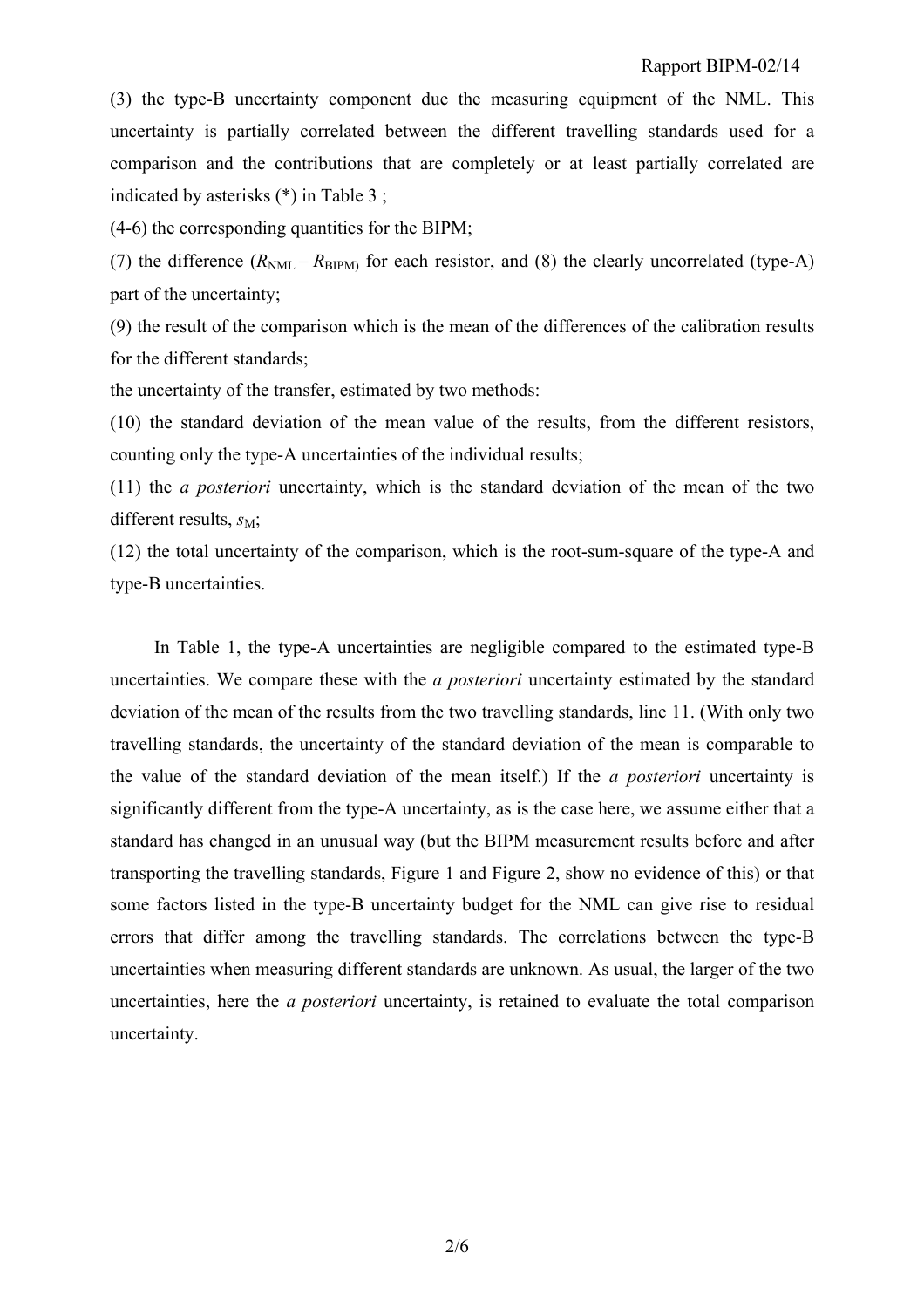The final results of the comparison are presented as the difference between the value assigned to a 10 kΩ standard by each laboratory. The difference between the value assigned by the NML, at the NML,  $R_{NML}$ , and that assigned by the BIPM, at the BIPM,  $R_{BIPM}$ , for the reference date is

$$
R_{\text{NML}} - R_{\text{BIPM}} = 0.07 \text{ m}\Omega
$$
;  $u_c = 5.9 \text{ m}\Omega$  on 2002/03/16,

where  $u_c$  is the combined type-A and type-B standard uncertainty from both laboratories.

This is a most satisfactory result. The difference between the values assigned to the travelling standards by the two laboratories is much less than the standard uncertainty associated with the difference.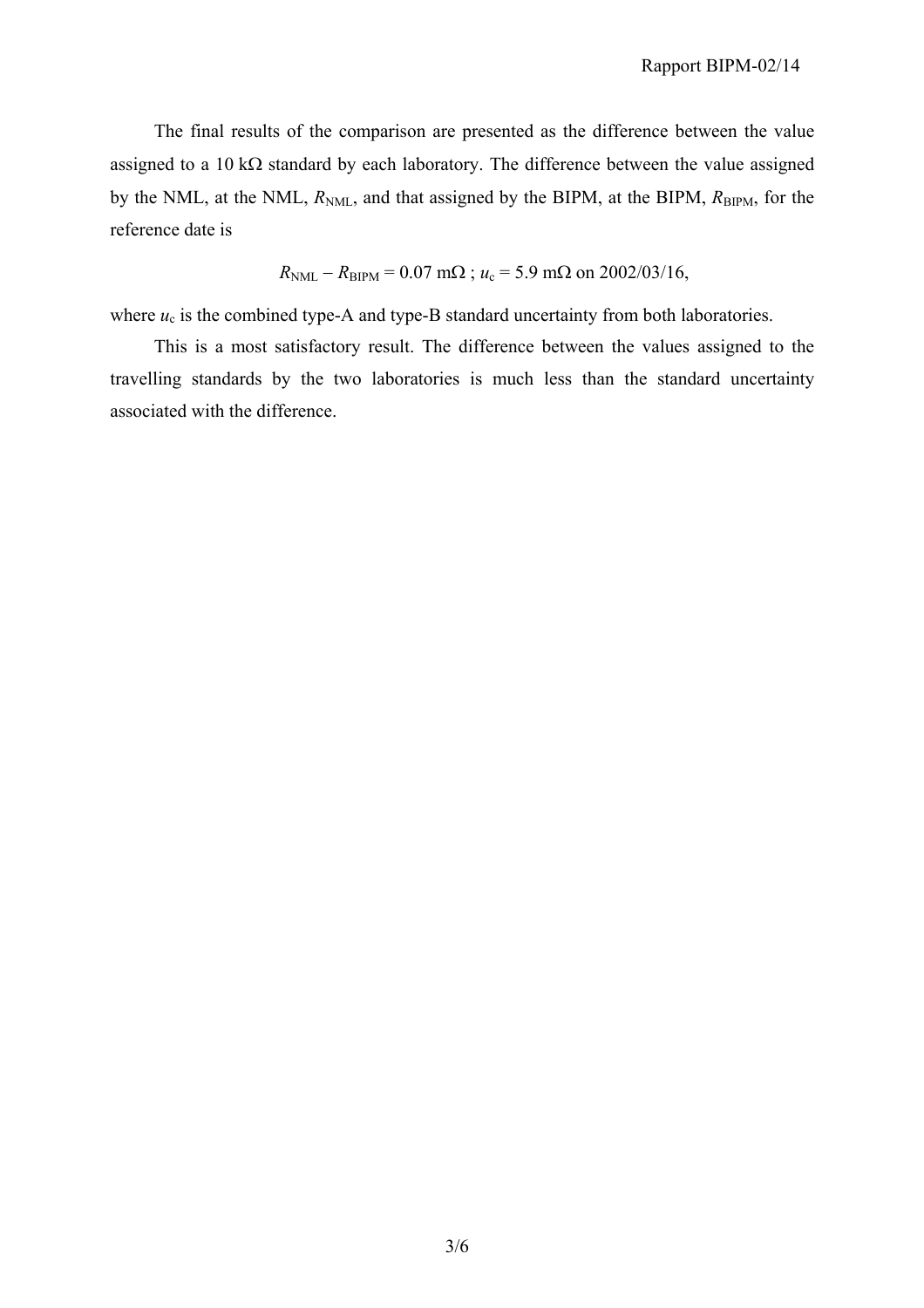

Figure 1. Relative deviation from the nominal 10 kΩ value of the resistance of B10K07 vs time: a linear least-squares fit (LS) to the BIPM measurements and the mean of the NML measurements.



Figure 2. Relative deviation from the nominal 10 k $\Omega$  value of the resistance of B10K11 vs time: a linear least-squares fit (LS) to the BIPM measurements and the mean of the NML measurements.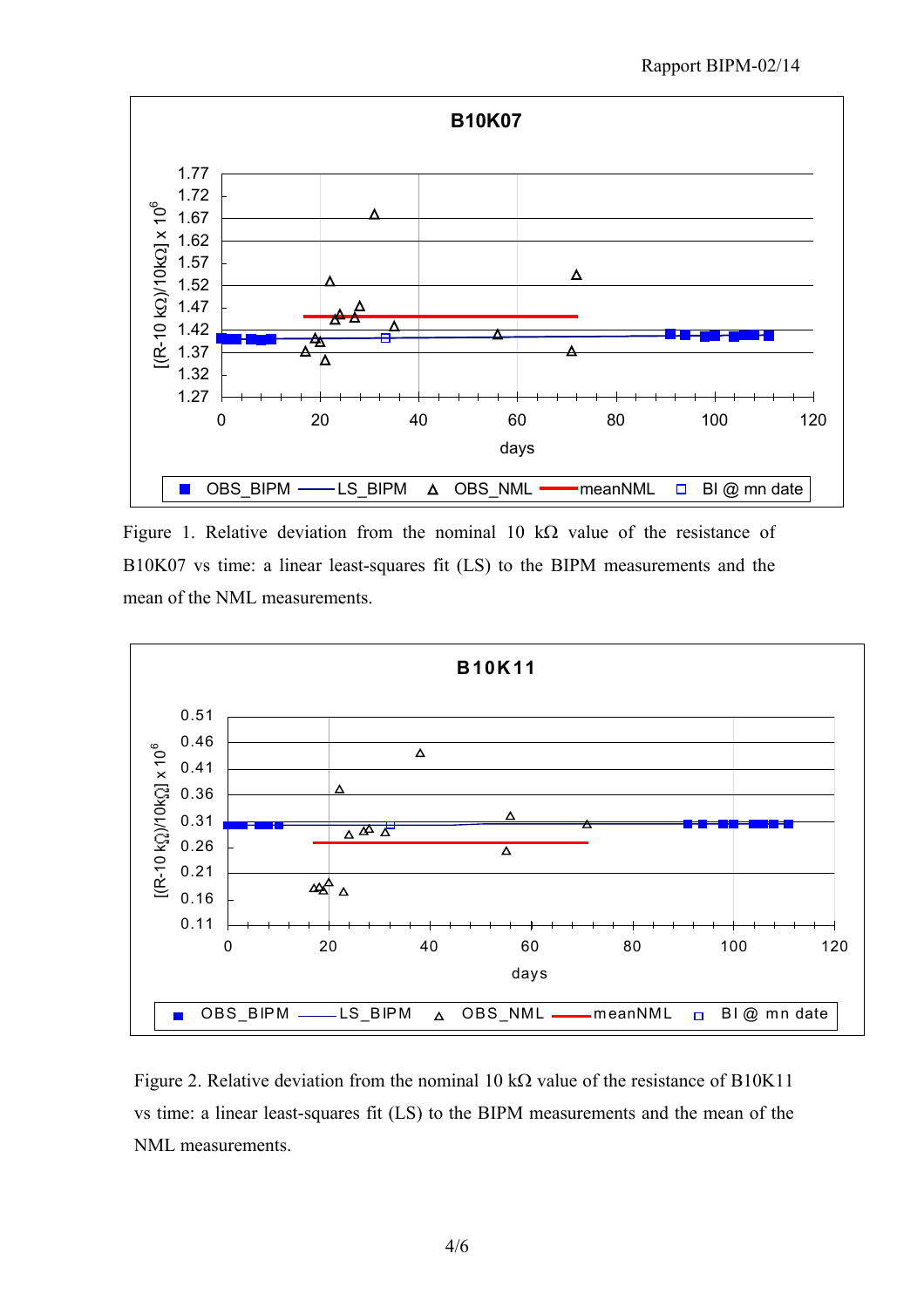Table 1. Results of the NML/BIPM bilateral comparison of 10 kΩ standards using two BIPM travelling standards: mean date 16 March 2002. Uncertainties are  $1-\sigma$  estimates. The combined type-A uncertainty is  $w=[r^2 + t^2]^{1/2}$ , the expected transfer uncertainty is  $x=[w_{07}^2 + w_{11}^2]^{1/2}/2$  and the total combined uncertainty is  $y=[s^2 + u^2 + x^2]^{1/2}$ .

|                |                                        |                                                        | <b>B10K07</b> | <b>B10K11</b>            |                  |
|----------------|----------------------------------------|--------------------------------------------------------|---------------|--------------------------|------------------|
| 1              | <b>NML</b>                             | $(R-10\ 000\ \Omega)/m\Omega$                          | 14.50         | 2.68                     |                  |
| $\overline{2}$ |                                        | type-A uncertainty/ $m\Omega$                          | 0.23          | 0.21                     | $\mathbf{r}$     |
| $\overline{3}$ | 5.9<br>type-B uncertainty/ $m\Omega$   |                                                        |               | $\mathcal{S}$            |                  |
| $\overline{4}$ | <b>BIPM</b>                            | $(R-10\ 000\ \Omega)/m\Omega$                          | 14.02         | 3.02                     |                  |
| 5              |                                        | type-A uncertainty/ $m\Omega$                          | 0.006         | 0.005                    | $\boldsymbol{t}$ |
| 6              |                                        | type-B uncertainty/ $m\Omega$                          |               | 0.15<br>$\boldsymbol{u}$ |                  |
| $\overline{7}$ |                                        | $(R_{\text{NML}} - R_{\text{BIPM}})/m\Omega$           | 0.48          | $-0.34$                  |                  |
| 8              | combined type-A uncertainty/ $m\Omega$ |                                                        | 0.231         | 0.213                    |                  |
|                |                                        |                                                        |               |                          | $\mathcal{W}$    |
|                |                                        |                                                        |               |                          |                  |
| 9              |                                        | $\langle R_{\rm NMI} - R_{\rm BIPM} \rangle / m\Omega$ |               | 0.07                     |                  |
| 10             |                                        | expected type-A transfer uncertainty/ $m\Omega$        |               | 0.16                     |                  |
| 11             |                                        | $s_M$ of difference for 2 resistors/ m $\Omega$        |               | 0.41                     | $\mathcal{X}$    |
| 12             |                                        | total uncertainty in comparison / $m\Omega$            | 5.9           |                          | $\mathcal{V}$    |
|                |                                        |                                                        |               |                          |                  |